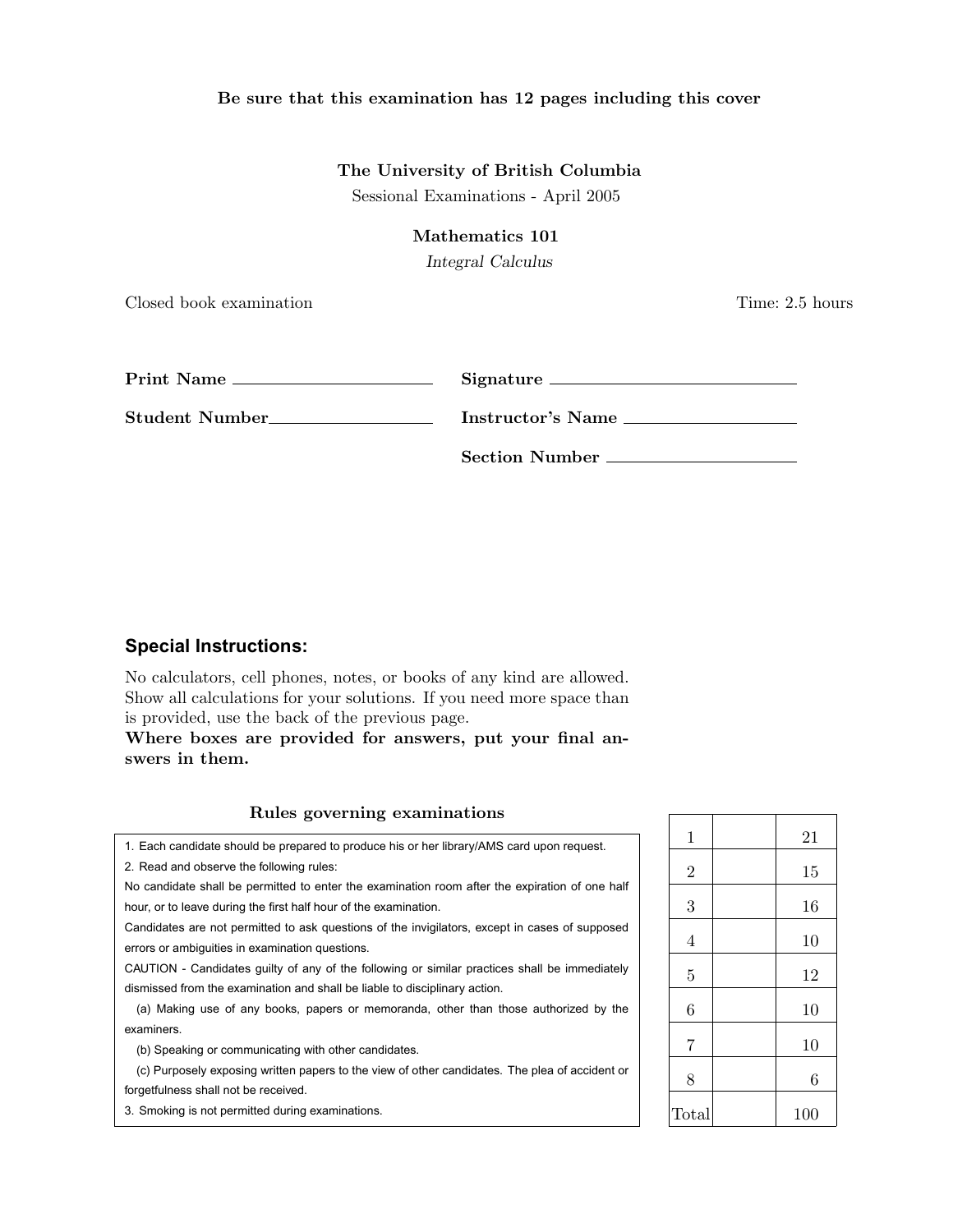April 2005 Mathematics 101 Page 2 of 12 pages

## Marks

- [21] 1. Short-Answer Questions. Put your answer in the box provided but show your work also. Each question is worth 3 marks, but not all questions are of equal difficulty. Full marks will be given for correct answers placed in the box, but at most one mark will be given for incorrect answers. Simplify your answers as much as possible.
	- (a) Evaluate

 $\int (x^2 + e^{2x}) dx$ 

Answer

Answer

(b) Find the average value of  $\sin x$  on the interval  $[0, \pi]$ .

 $(c)$  If

$$
F(x) = \int_0^{x^2} f(t) \, dt,
$$

where *f* is a function satisfying  $f(4) = 1$ , compute  $F'(2)$ .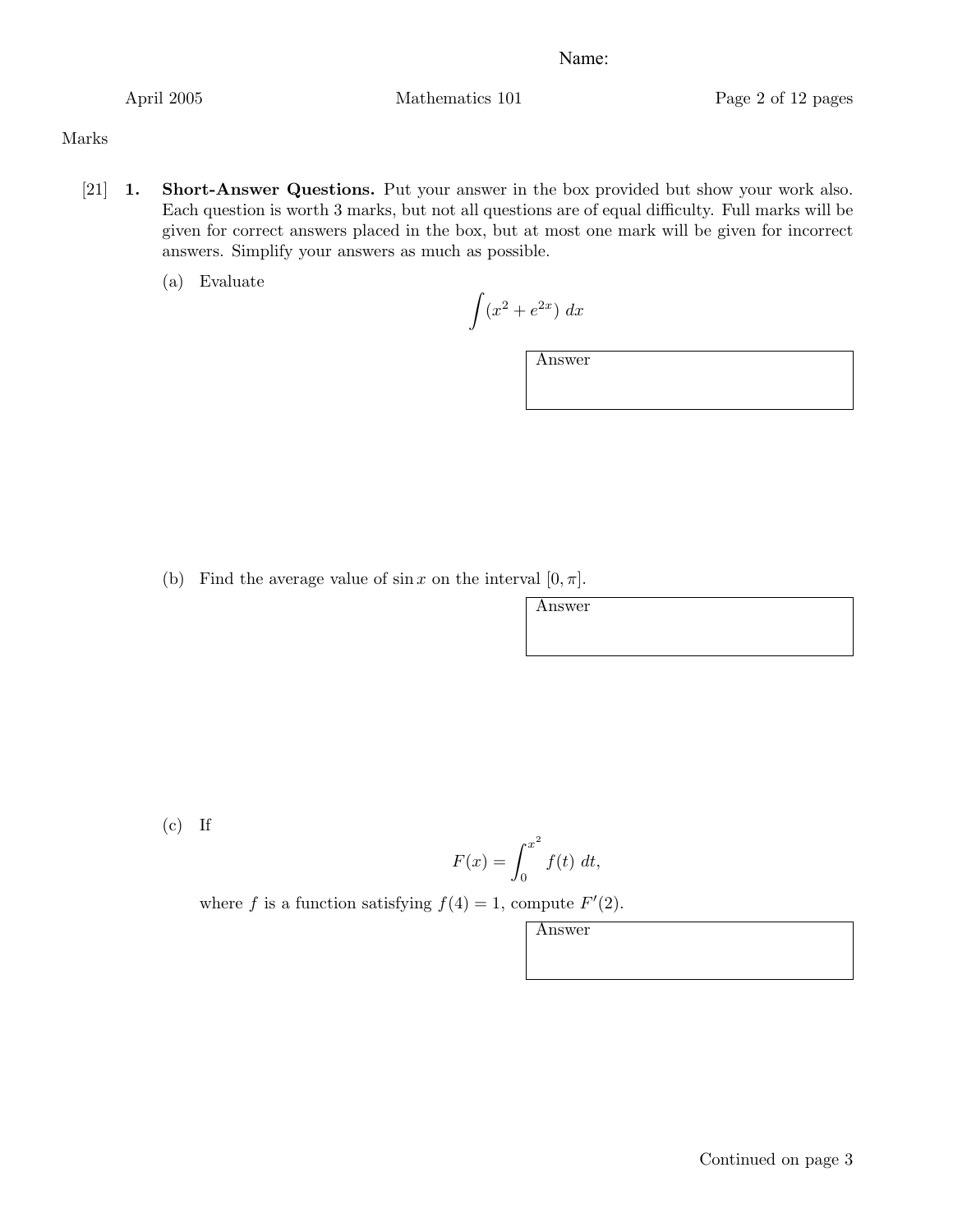(d) Find the general solution  $y = y(x)$  of the differential equation

$$
y'' - 2y' + y = 0
$$

Answer

(e) Find the general solution  $y = y(x)$  of the differential equation

$$
y''-2y'+y=x
$$

Answer

(f) Evaluate

$$
\int_0^\infty \frac{dx}{(x+1)^3}
$$

Answer

(g) A continuous random variable *X* is exponentially distributed with a mean of 4. Find the probability that  $X \geq 8$ .

Continued on page 4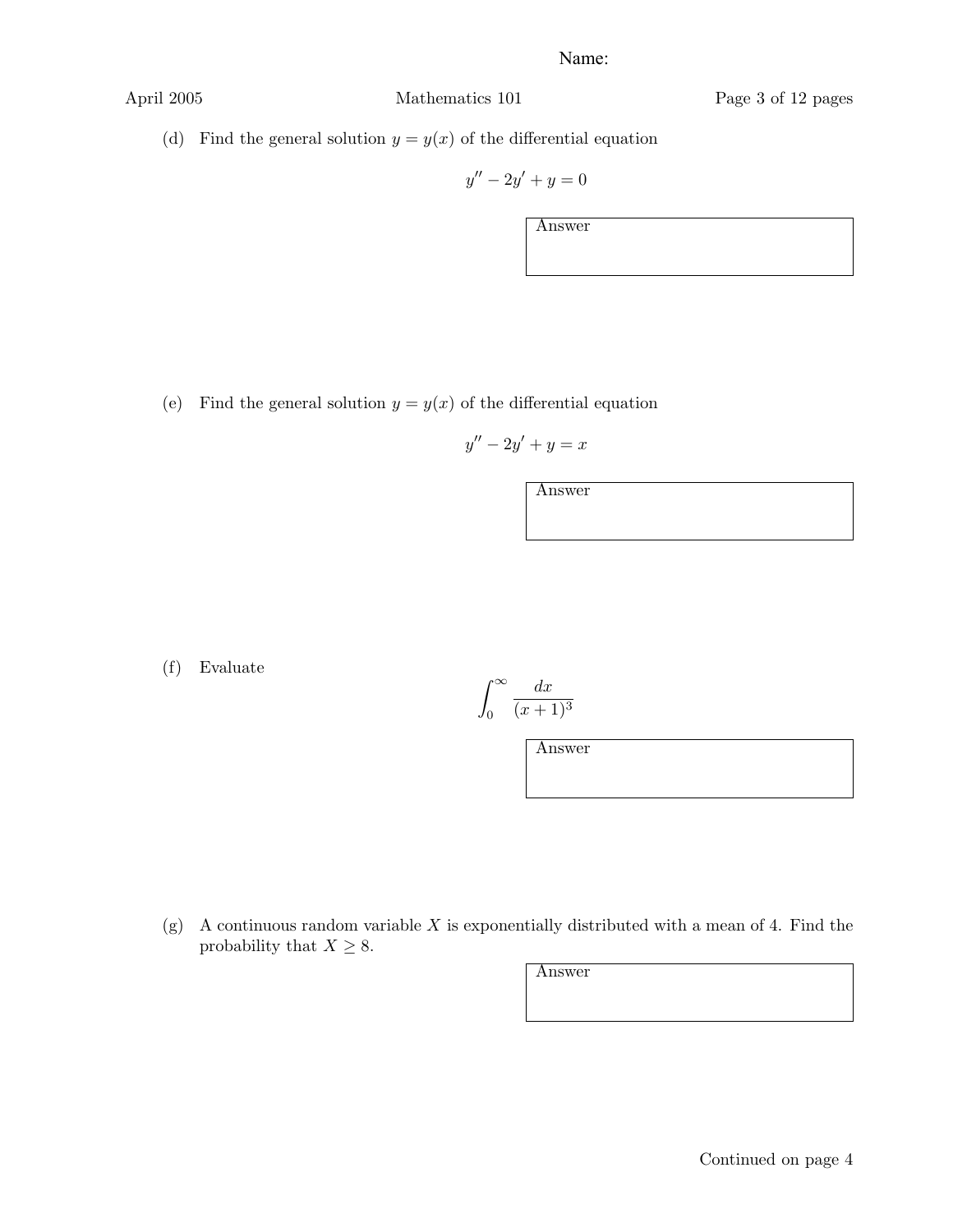Full-Solution Problems. In questions 2–8, justify your answers and show all your work. If a box is provided, write your final answer there. Unless otherwise indicated, simplification of answers is not required.

- [15] 2. Let *R* be the finite region bounded above by the curve  $y = 4 x^2$  and below by  $y = 2 x$ .
	- (a) [4] Carefully sketch *R* and find its area explicitly (place your answer for the area only in the answer box).

Answer

(b) [3] Express the volume of the solid obtained by rotating *R* about the *x*-axis as a definite integral. You do not need to simplify or evaluate this integral.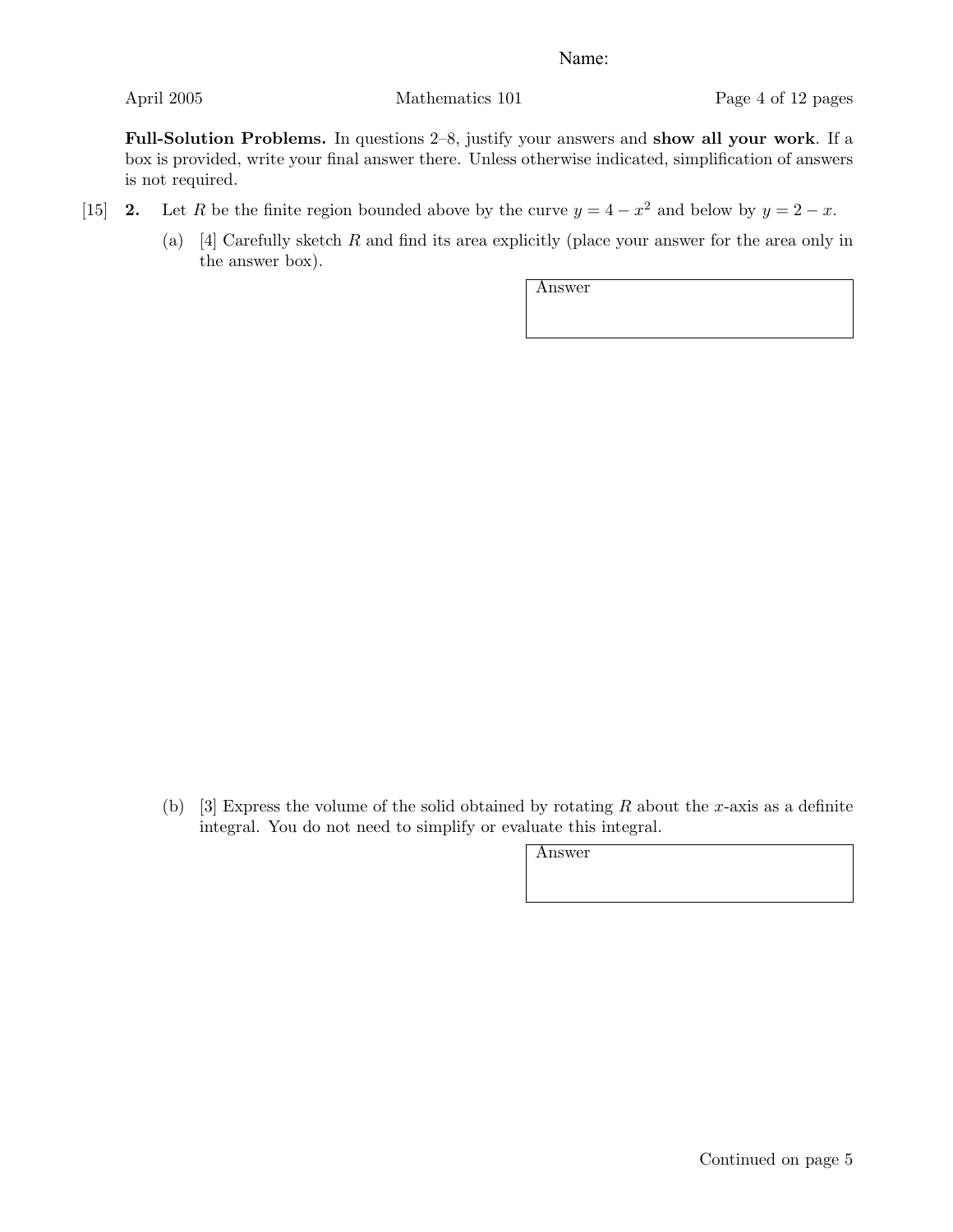April 2005 Mathematics 101 Page 5 of 12 pages

(c) [4] Express the volume of the solid obtained by rotating *R* about the vertical line  $x = 2$ as a definite integral. You do not need to simplify or evaluate this integral.

Answer

(d) [4] Express the length of the upper curve that bounds *R* as a definite integral, and using an appropriate substitution express your answer as an integral involving trigonometric functions. You do not need to evaluate this trigonometric integral.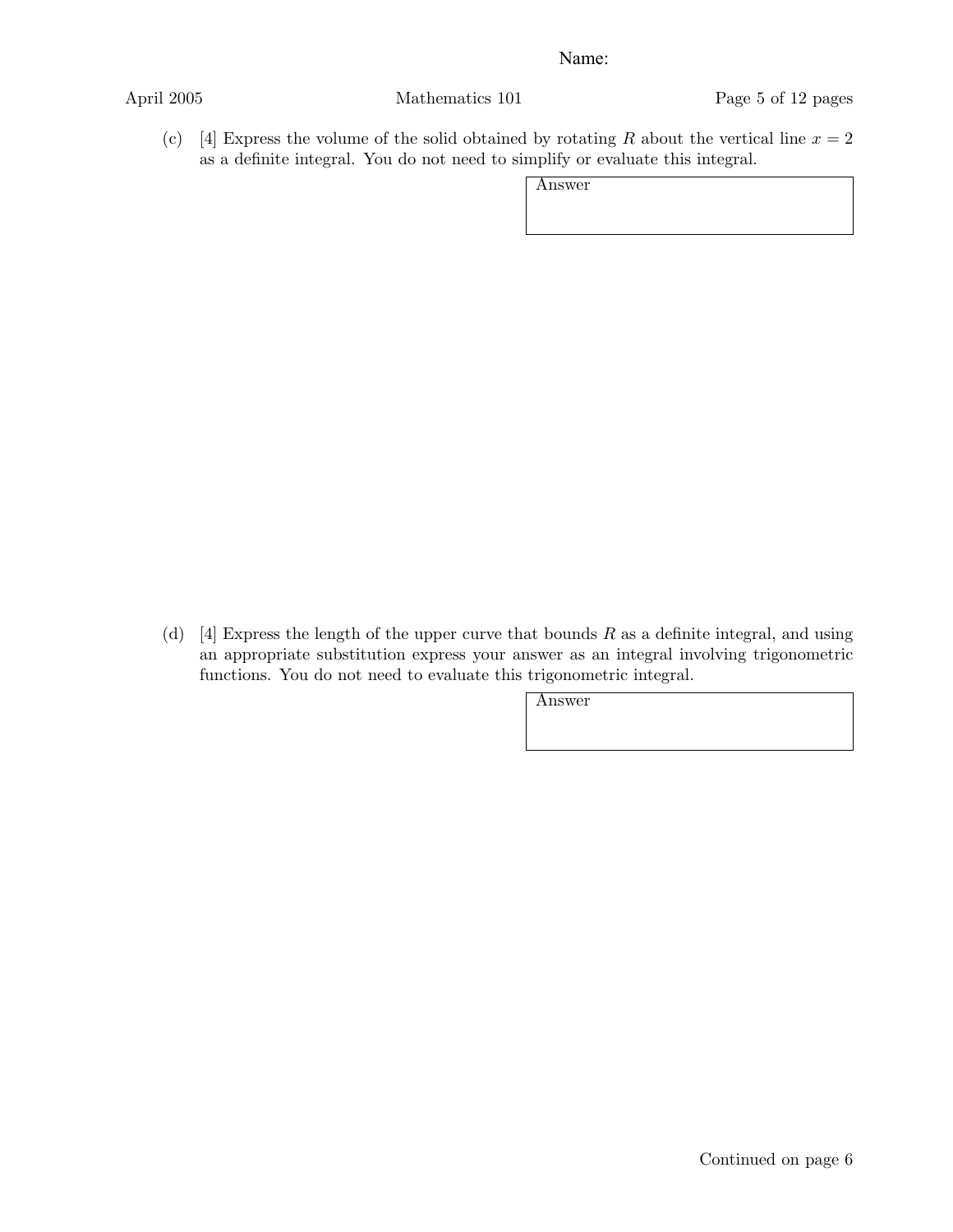April 2005 Mathematics 101 Page 6 of 12 pages

- [16] 3. Evaluate the following integrals.
	- (a) [5]

$$
\int \frac{4x+4}{x(x+1)^2} \ dx
$$

Answer

(b) [4]

 $(x+1)\ln x dx$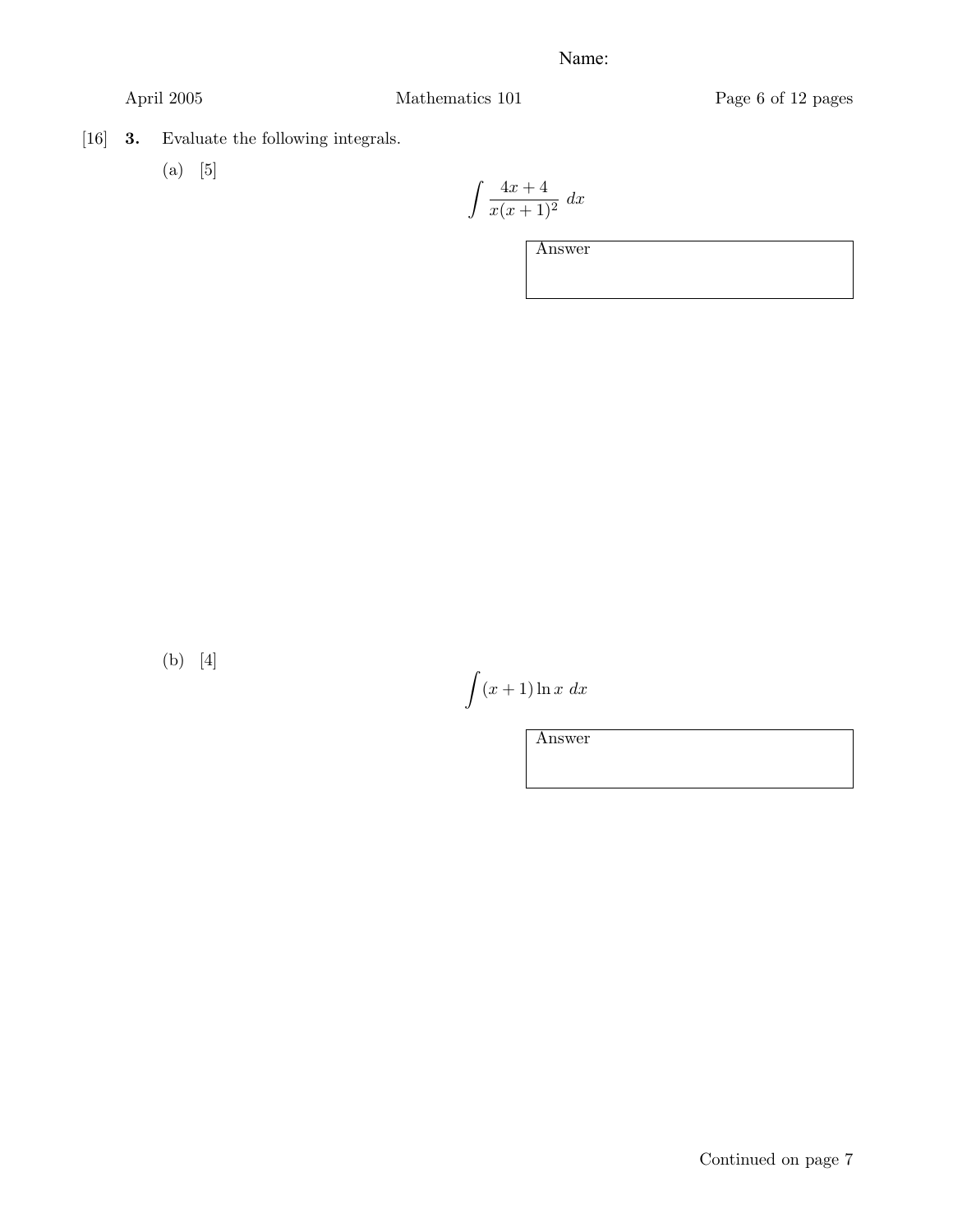$(c)$  [7]

April 2005 Mathematics 101 Page 7 of 12 pages

$$
\int \frac{dx}{(5 - 4x - x^2)^{3/2}}
$$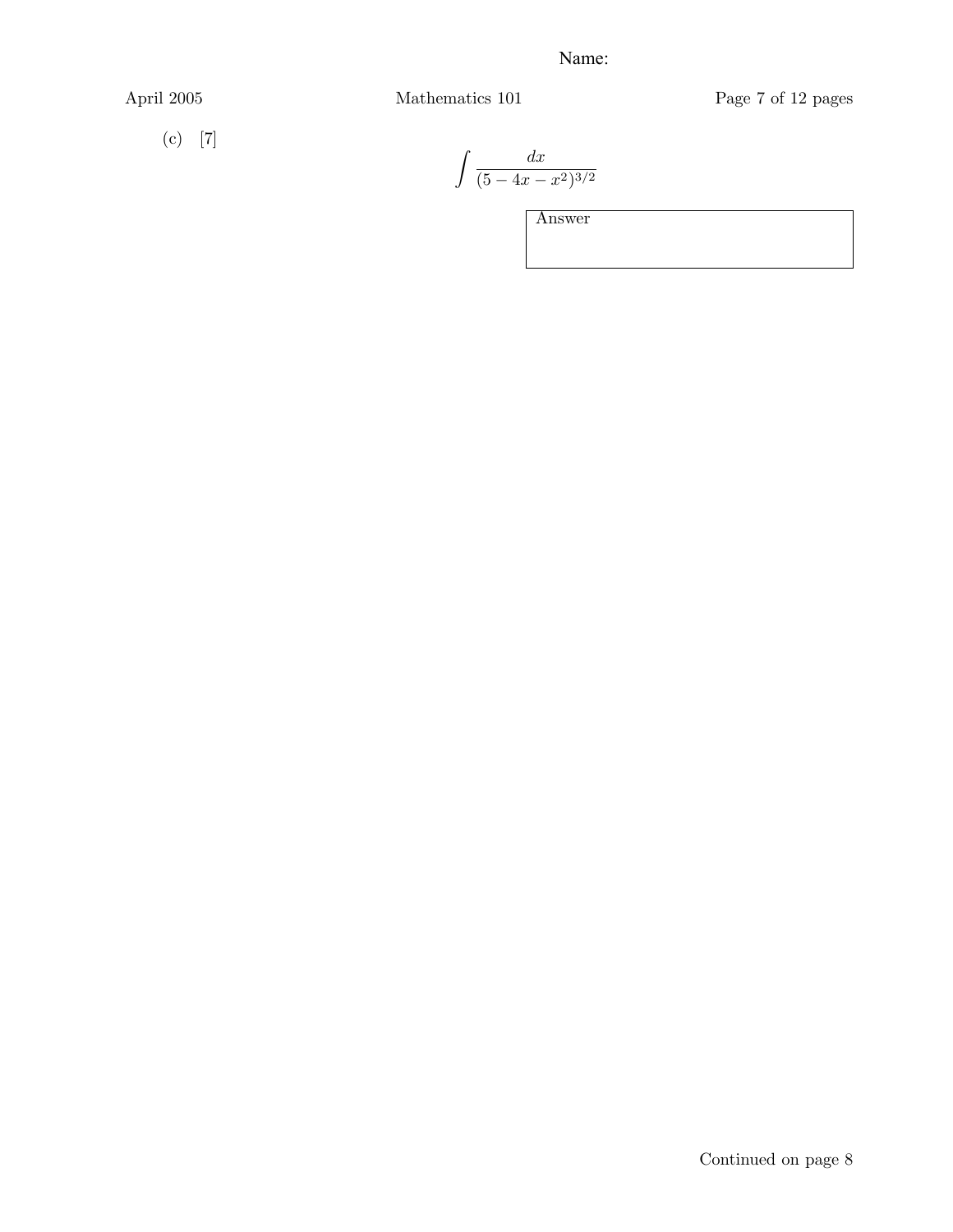# [10] 4. A mass attached to a spring satisfies the differential equation

$$
x'' + 4x' + 3x = 60 \cos 3t,
$$

where  $x = x(t)$  is the position of the mass at time *t*. Find  $x(t)$ , given that  $x(0) = x'(0) = 0$ (i.e. solve the initial-value problem).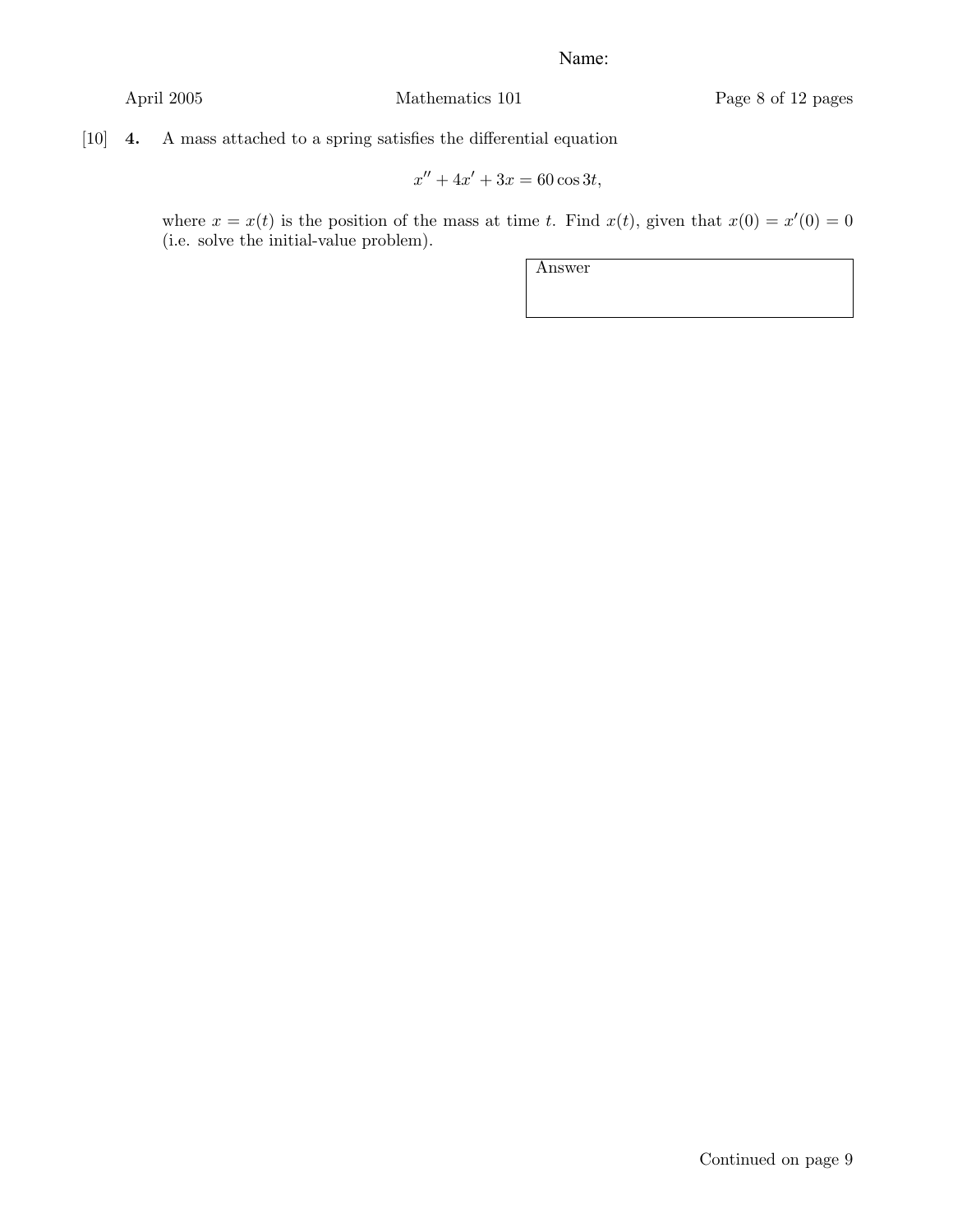[12] 5. A water tank with depth 3 feet is in the shape of the trough depicted below. The bottom edge of the tank is 1 foot above the ground, and the ends of the tank are equilateral triangles of side length  $2\sqrt{3}$  feet; the top of the tank is a rectangle of length 12 feet and width  $2\sqrt{3}$  feet.



(a) [6] The tank is filled with water pumped up from ground level. How much work is done in filling the tank? Express your answer in foot-pounds, and use the value  $62 \text{ lb/ft}^3$  for the density of water. [Note that in the Imperial System, pounds are a unit of *force*.] (Do not simplify your answer, and place your answer in the box above.)

(b) [6] Sometime after it is filled, the tank develops a small hole at its bottom. The tank then drains according to Toricelli's Law:

$$
A(y)\frac{dy}{dt} = -k\sqrt{y},
$$

where *y* is the height of the water in the tank above its bottom,  $A(y)$  is the area of the horizontal cross-section of the tank at height *y*, and *k* is a positive constant. If the water level in the tank drops to 1 foot after 2 hours, how long will it take for the tank to empty? (Do not simplify your answer.)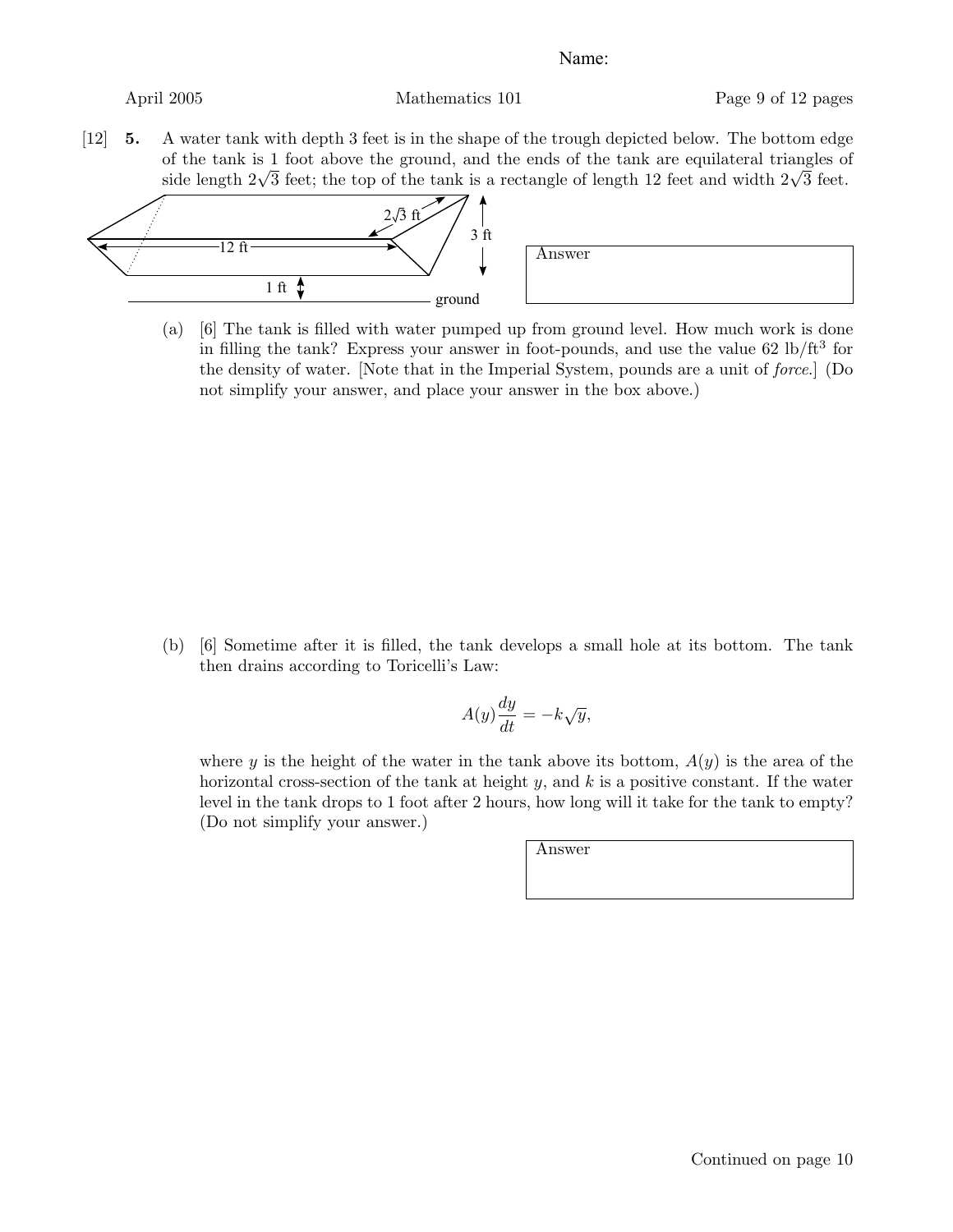[10] 6. A tree trunk is 60 feet long and has circular cross sections. The diameters in feet measured at 10-foot intervals starting at the bottom of the tree are 10, 8, 7, 6, 5, 4, and 3. The volume of the tree, in cubic feet, is computed using the formula

$$
V = \int_0^{60} A(y) \ dy,
$$

where  $A(y)$  is the cross-sectional area of the trunk, in square feet, *y* feet above the bottom of the tree.

(a) [6] Using a Simpson's Rule approximation for *V* , give an estimate for the volume of wood in the tree trunk. Do not simplify your answer.

(b) [4] It is known that the fourth derivative of *A*(*y*) has values that lie between 3 and 30*,* 000. How many measurements of the tree's diameter (equally spaced along the tree trunk) would be needed in order to estimate its volume using Simpson's Rule to an accuracy of 1 cubic foot? You may use the fact that the error made in approximating a definite integral  $\int_a^b f(x) dx$  by the corresponding Simpson's Rule approximation  $S_n$  is at most  $(M(b-a)^5)/(180n^4)$ , where  $|f^{(4)}(x)| \leq M$  on the interval [a, b]. You must give your answer as an explicit integer for full marks.

| Answer |  |  |  |
|--------|--|--|--|
|        |  |  |  |
|        |  |  |  |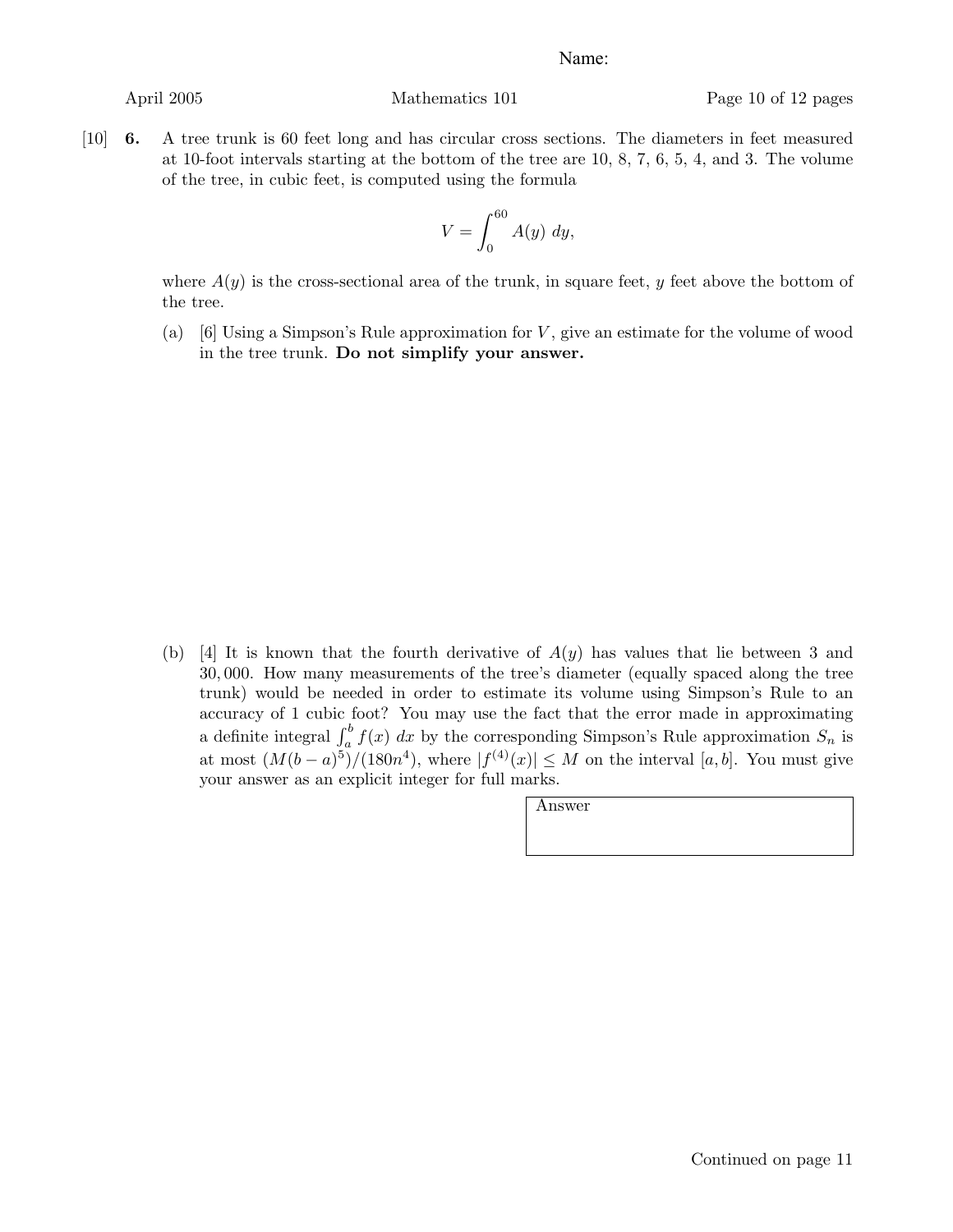April 2005 Mathematics 101 Page 11 of 12 pages

[10] 7. The length of time in minutes it takes students to solve a certain mathematics problem (on probability) is a continuous random variable whose probability density function is

$$
f(x) = \begin{cases} k \cos(x/10) \sin^2(x/10) & \text{if } 0 \le x \le 5\pi \\ 0 & \text{otherwise} \end{cases}
$$

(a) [3] Find the value of the positive constant *k*.

(b) [3] What is the probability that a student will take less than  $5\pi/2$  minutes to complete the problem?

Answer

Answer

(c) [4] Compute the mean length of time required to solve the problem.